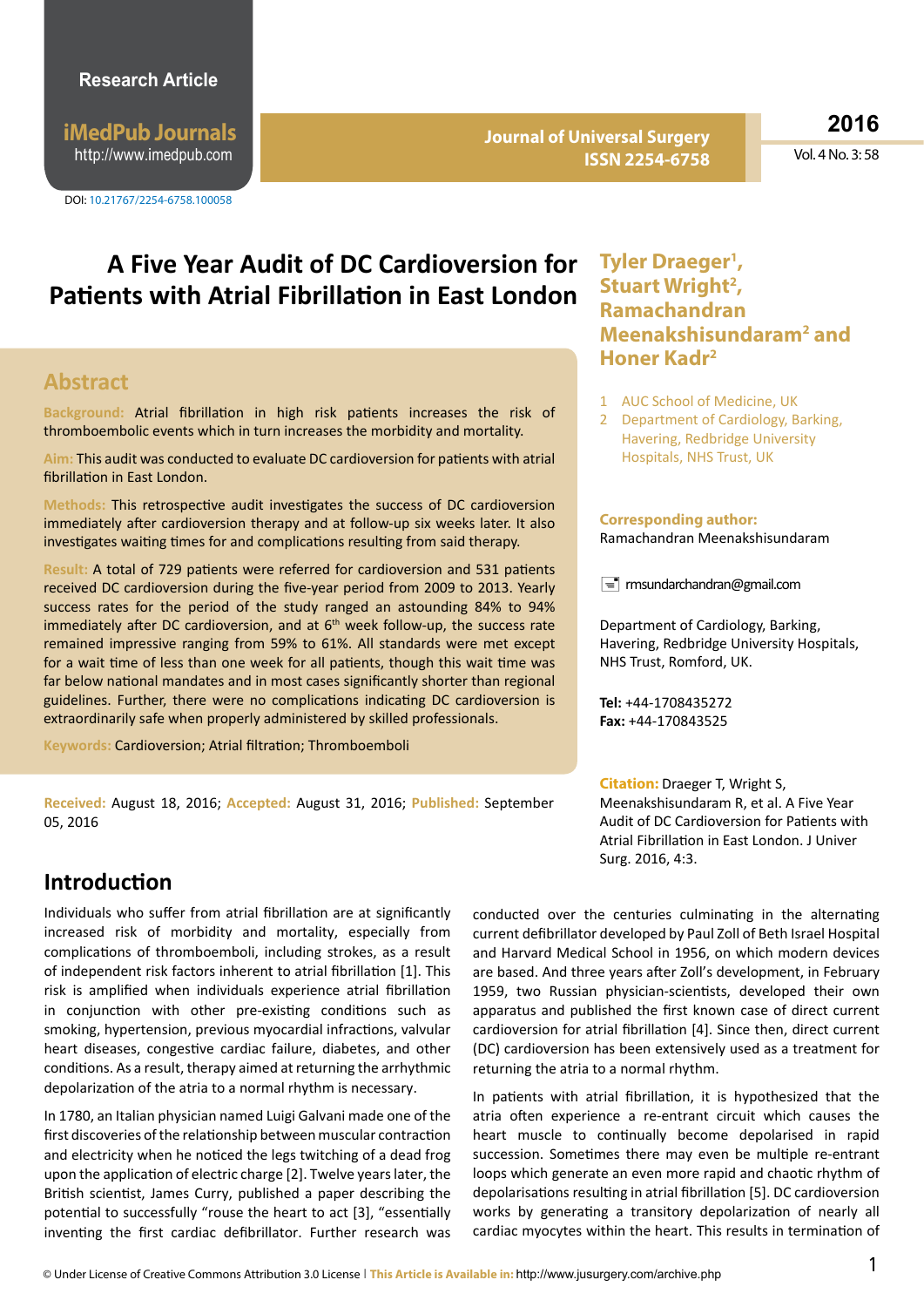any errant re-entrant loops which essentially allows the heart to reset to a normal sinus rhythm [6].

Direct current cardioversion is by far the most successful and safest therapy for returning the rhythm of patients in atrial fibrillation to a normal sinus rhythm [7]. It is for this reason it is vital for all physicians to understand its use and success as therapy for prevention of strokes and other complications of atrial fibrillation, and to maximise patient access to this crucial therapy.

## **Rationale and Objectives**

Audits regarding the access to and the success of DC cardioversion have not been published to date and there is minimal data available regarding the success of DC cardioversion within the region. This audit was undertaken to evaluate the success of DC cardioversion for the prevention of complications related to atrial fibrillation for the five-year period between 2009 and 2013 within the Barking, Havering, and Redbridge University Hospitals Trust (BHRUT).

## **Audit Standards**

Waiting times was the first standard that we wished to evaluate. Due to the variability of patients, hospital resources, access to healthcare, and patient care standards within different areas, we chose to set the standard for waiting time to anti-coagulation at one week. The success rate at the time of cardioversion found during literature review spanned from 54% to 87% [8-10]. Therefore, our success rate standard was set to surpass this range at 87%.

To determine success of six-weeks post cardioversion, we found there were minimal studies citing a follow-up at this time period. For this reason, we considered a range of four to eight-weeks for follow-up to determine success. We found in the literature that this ranged from 37% to 51% [8,11-13]. We therefore set this standard at greater than 51%. Finally, literature search was conducted to determine the incidence of complications in DC cardioversion. The proportion of cases of DC cardioversion conducted which resulted in complications was found to range from 0% to 0.9% [14-16]. For this reason, a standard of less than 1% of cases resulting in complications was selected.

## **Materials and Methods**

DC cardioversion is performed at Queen's Hospital, the primary hospital within BHRUT, for all patients referred to the Trust. It is performed as an elective procedure for patients and has been led by specialty nurses since 2008 in accordance with regional guidelines. A retrospective review of all DC cardioversions that were performed between 2009 and 2013 within BHRUT was completed. The data was obtained through the Queen's Hospital Data Centre which is responsible for procuring records for all clinical audits conducted within the Trust. A total of 729 patients were referred for DC cardioversion in the aforementioned five-year period. Of these 729 patients, 531 patients received cardioversion. The remaining patients either declined the procedure, or were unacceptable for DC cardioversion due to declining to undergo anticoagulation treatment, were already in

sinus rhythm, received ablation therapy, had an LAA thrombus, or had the procedure done elsewhere. Anti-coagulation was carried out by means of warfarin, dabigatran, or low molecular weight heparin (enoxaparin). Of the patients anti-coagulated, 511 patients were anti-coagulated via warfarin, 3 patients were anti-coagulated with dabigatran, and the remaining 17 patients were anti-coagulated with LMWH.

#### **Results**

Patients selected for cardioversion were between the ages of 20 and 86 with a mean age of 62.6. **Figure 1** shows histogram of patient age groups of individuals who were cardioverted. Of the patients who were cardioverted, 399 patients were male and 132 patients were female. The ethnic breakdown was also monitored and recorded. The proportion of Caucasians was within 6% of the population of the largest London borough from which patients originated [17]. As expected based on this population data, the majority of the patients were Caucasian (494 patients). The remainder of the patients were divided into Asian (21 patients), Afro Caribbean (4 patients), East Asian (3 patients), and other (9 patients). Excluding Caucasians, the vast majority of cardioverted patients were of Asian descent (56.3% of non-Caucasian patients).

Waiting times for treatment with DC cardioversion were also tracked. Waiting time begins at the time a patient is referred by a cardiologist to the time anti-coagulation is initiated. Far exceeding regional standards, most patients were cardioverted with a waiting time of less than one week for all five years of this audit [18]. Furthermore, those patients waiting for greater than three weeks include instances in which a patients request to delay starting as well as requests returned to the cardiologists for reasons other than patient backlog. This included instances in which delays were caused by improperly completed paperwork. Moreover, the time between reaching therapeutic anticoagulation to the time cardioversion therapy was delivered was between five to ten days for all five years of the audit. Therapeutic anti-coagulation is defined as the point at which patients reach an international normalized ratio of 2-3 sustained for a period of at least four weeks. The waiting times are summarised and broken down by year in **Figure 2**. The DC cardioversion success

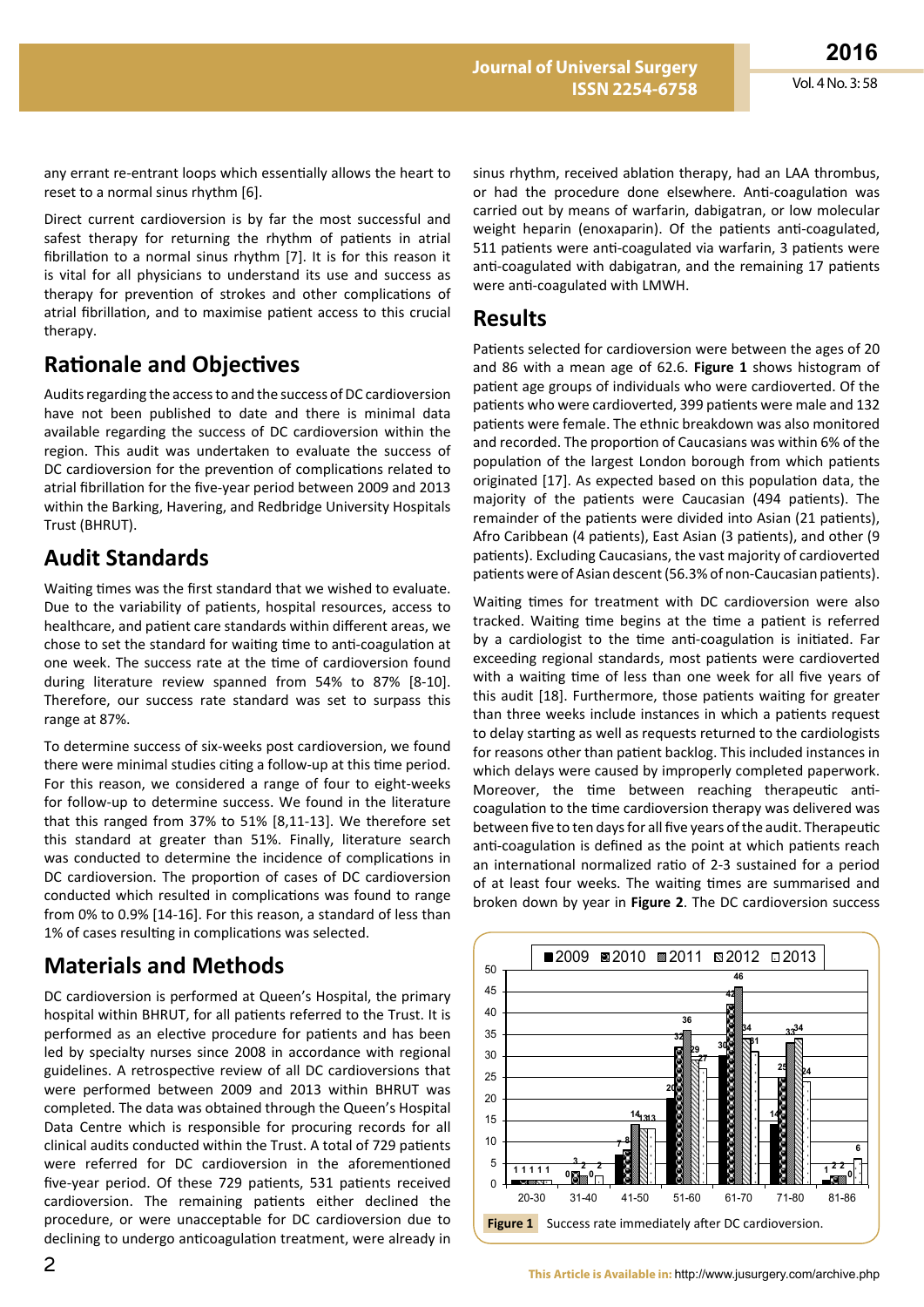rate can be divided into that immediately after the delivery of therapy and at six-weeks follow-up. For the five-year period, the average success rates each year of DC cardioversion among patients ranged from 84% in 2009 to 94% in 2010. The success rates by year are summarised in **Figure 3**.

Furthermore, we were able to follow-up with our patients at six weeks to observe continued success at this time. Our success rates ranged from 59% to 61% at six-weeks follow-up. The success rate at follow-up may be viewed in **Figure 4**. For the five years of the audit, there were zero complications as a result of DC cardioversion delivered within the Trust.

Consequently, there were no hospital admissions or over-night stays required as a result of patients undergoing DC cardioversion within the Trust.

### **Discussion**

Due to the haemostasis which occurs within the atria of patients with atrial fibrillation, it is very common for these patients to suffer from mural thrombi generating thrombotic emboli which may travel to the brain or lungs thereby increasing the risk of strokes thromboembolic events including strokes [19]. The risk for such an event may be estimated by means of a point system referred to as the CHA<sub>2</sub>DS<sub>2</sub>-VAS<sub>c</sub> score [20]. CHA<sub>2</sub>DS<sub>2</sub>-VAS<sub>c</sub> is an acronym which identifies seven risk factors: namely, presence of Congestive cardiac failure/left ventricular dysfunction (ejection fraction <35%), hypertension, age, presence of diabetes mellitus, previous history of strokes, TIAs, or thromboemboli, female sex,

and presence of vascular disease such as prior MIs, peripheral artery disease, or aortic plaques. The risk is then stratified into three levels: low, intermediate, and high risk based on the sum of the points identified by the score. A score of zero is considered low risk, a score of one is considered intermediate risk, and a score of more than one is considered high risk [20,21]. Though some of the risk factors in the  $\text{CHA}_2\text{DS}_2\text{-VAS}_c$  score are modifiable, the majority are not. Therefore, the success of therapy such as DC cardioversion is necessary as secondary prevention for strokes and other thromboembolic events.

Overall, the percentage of patients in this audit who were converted to sinus rhythm and the patients who remained in sinus rhythm after six weeks was extremely impressive. The success rate immediately after delivery of therapy was very high at 84% to 94% which was primarily at or above the range found within our literature review (54% to 87%) [8-10]. Furthermore, the success rate was sustained for 59% to 61% of patients at sixweeks follow-up. This too was extremely impressive considering that the rates found during our literature review at similar time scales was 37% to 51% [8,11-13].

There are a number of factors which are considered by cardiologists to maximise the possibility of successful DC cardioversion. One such factor frequently cited by cardiologists is the amount of left atrial dilatation present in the patient. Szulc and Torbicki [9] found in their prospective study involving 150 consecutive patients undergoing elective DC cardioversion that while patients who spontaneously converted back to sinus



**Figure 2** Waiting time breakdown.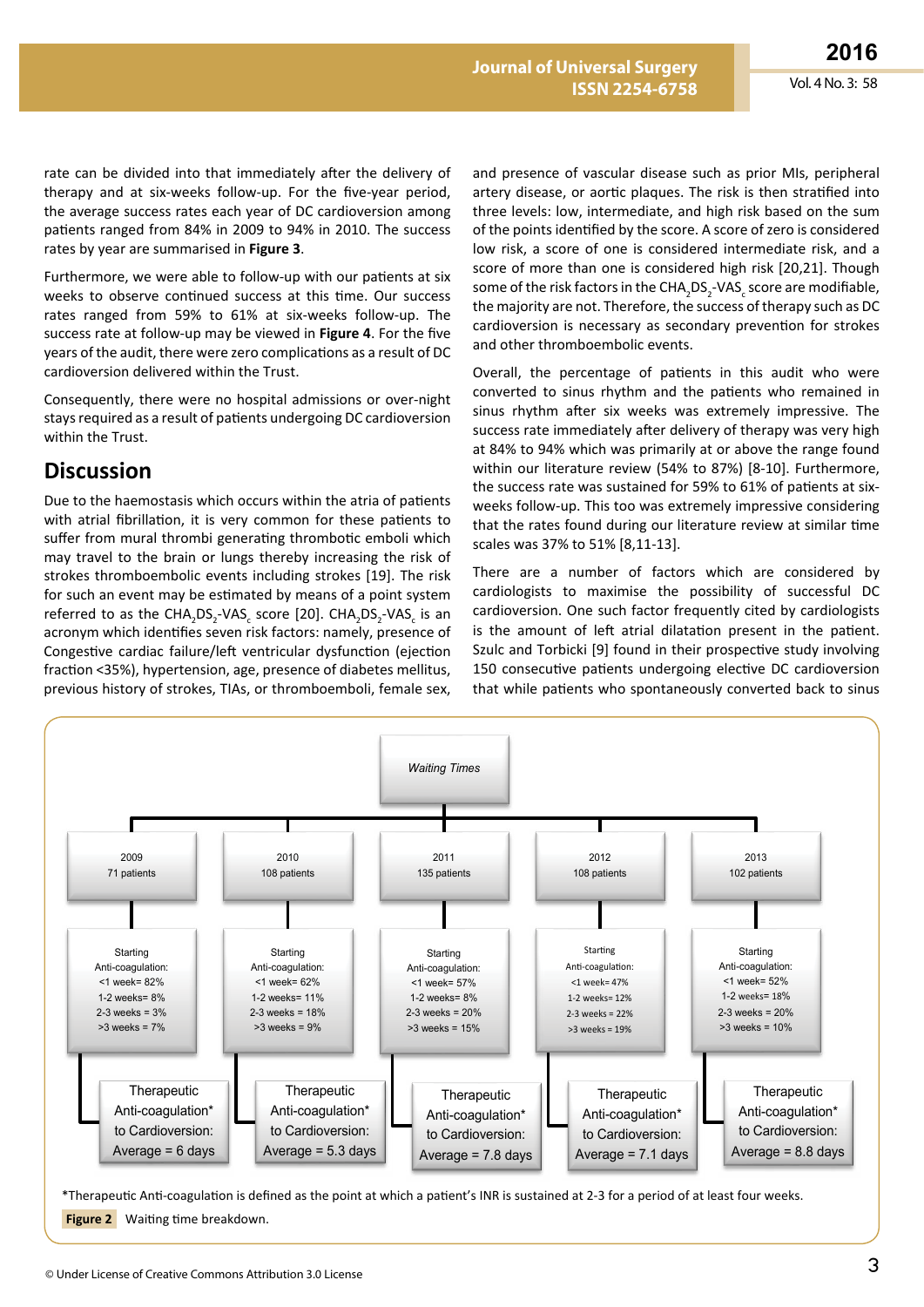



rhythm did tend to have smaller atria, patient who fail to respond to DC cardioversion did not have a statistically significant increase in atrium size compared to those who responded to DC cardioversion [22]. One factor which does play a significant role in determining success of DC cardioversion is whether the patient has previously had any failed attempts at being converted back to sinus rhythm. The chance of success after a failed attempt drops off sharply as the number of attempts increases with the benefit of DC cardioversion plummeting to a statistically insignificant effect by the fourth attempt [23]. Duration of atrial fibrillation is another important factor that influences the outcome of DC cardioversion. It has been shown that patients who have been in persistent atrial fibrillation for a long duration (>6 months) have a substantially reduced success rate for being converted back to sinus rhythm, and that a short duration of persistent atrial fibrillation (<6 months) shows a statistically significant increase in the success rate for conversion back to sinus rhythm [12].

Obesity is one of the fastest growing epidemics in the western world. Unfortunately, people who are obese tend to have other medical problems as well, such as cardiac arrhythmias. As such, obesity is another factor which is important to consider for patients requiring DC cardioversion. Success of DC cardioversion has regrettably been shown to be reduced in obese individuals [12]. Obese patients generally have larger amounts of insulating adipose tissue beneath their skin. It has therefore been hypothesized that failure of DC cardioversion in obese patients may be due, at least in part, to increased tissue through which an electric current must traverse and increased surface area [24].

Patients with atrial fibrillation secondary to valvular heart disease are at a significantly increased risk for thrombotic emboli compared to those with atrial fibrillation with other aetiologies. However, DC cardioversion is frequently unsuccessful in patients with valvular atrial fibrillation [25]. Instead repair of the valvular defect by valvuloplasty and posterior atrial wall ablation, and other surgical consideration yield better long term maintenance of sinus rhythm in these patients if they are candidates for such procedures [26]. It is thought that the pathophysiology behind this type of atrial fibrillation is due to atrial dilatation resulting from valvular problems such as mitral insufficiency, overloading the atria and thus producing increased surface area from which re-entrant loops may be generated [27]. Similarly, patients with heart failure and dilated cardiomyopathy will frequently possess dilated atria resulting in the same tendency for re-entrant loops [27]. These patients therefore suffer from similar difficulties in maintenance of sinus rhythm with treatment for atrial fibrillation as those with aforementioned valvular disease [28,29]. Therefore, when patients are referred for treatment of atrial fibrillation, careful consideration is made by the cardiologist to determine whether DC cardioversion is appropriate. It is likely that the remarkable success rates achieved within the Trust immediately after cardioversion and at six-weeks follow-up may be a direct result of the careful selection of patients based on these key factors by Trust cardiologists. Patients who do not meet selection criteria are treated with alternative options such as antiarrhythmic pharmacotherapy and atrial ablation therapy.

The primary complication of DC cardioversion is the development of a post-cardioversion thrombus [30,31]. This is particularly true in patients with an INR of less than 2.5 [31]. Because it takes time for a thrombus to form within the atria, historically for patients with acute onset atrial fibrillation, 48 h has been the limit at which they may be cardioverted without anti-coagulation. However, it has been recently shown that there is a statistically significant increased risk of a thromboembolic complication in patients cardioverted between 12 h and 24 h post onset (p=0.001, odds ratio 4.0) as compared to those cardioverted at less than 12 h post-acute onset atrial fibrillation [32]. It has further been suggested by Fatkin et al. [33] that atrial thrombi may occur as a direct result of DC cardioversion due to "atrial stunning" which may arise at the time cardioversion takes place leading to haemostatis and development of a thromboembolis [33]. Therefore, anti-coagulation is useful in prevention of thromboembolic complications related to DC cardioversion even in patients with acute onset atrial fibrillation and no evidence of a pre-cardioversion mural thrombus. When the patient is anticoagulated with warfarin, an INR  $\geq$  2.5 should be achieved to effectively minimise the possibility of a thrombus forming, and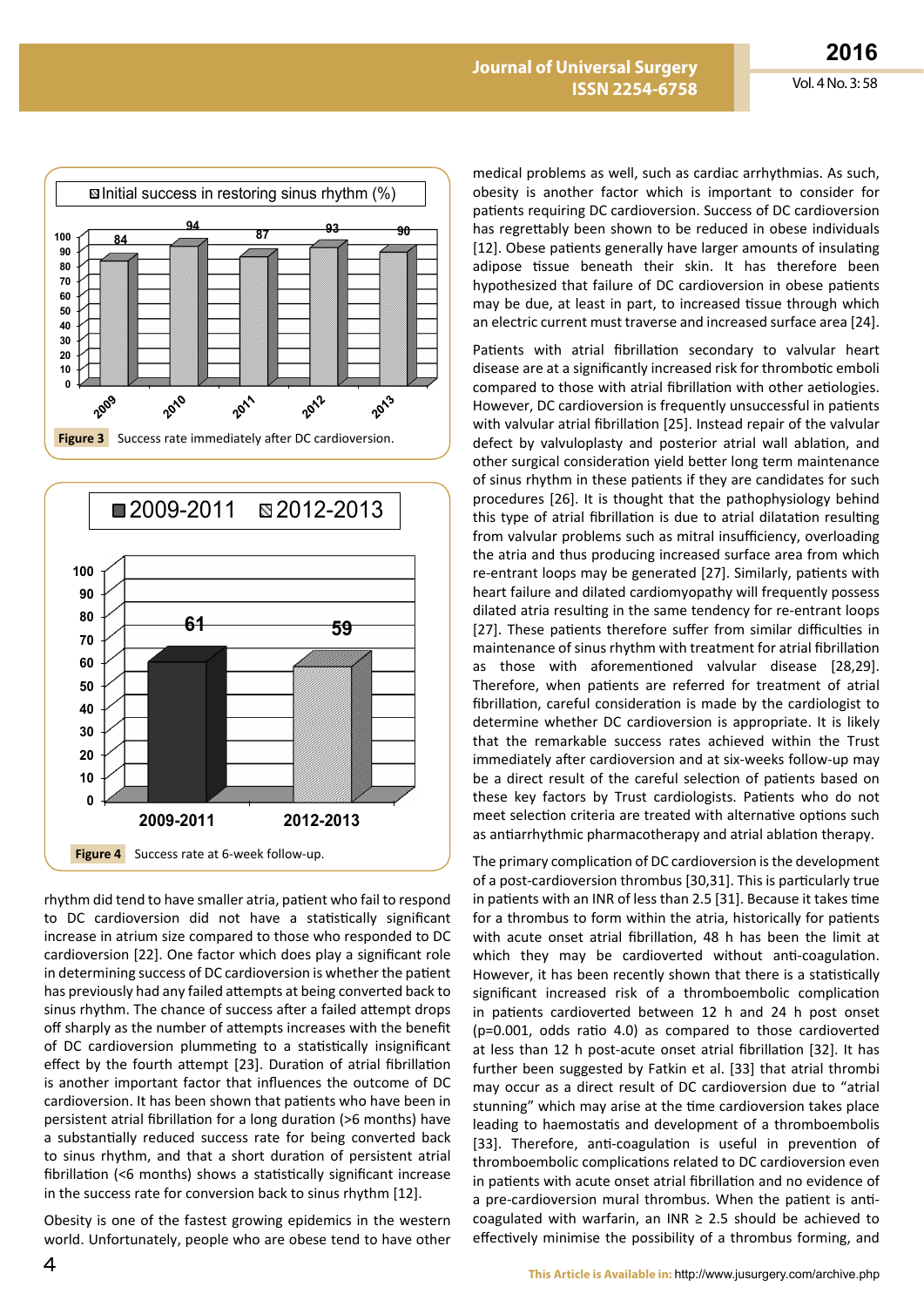with the INR sustained at this level for four weeks, complications related to pre-formed thrombi should be successfully mitigated [31].

Another major complication involved in DC cardioversion is the instigation of cardiac dysrhythmias. This has been investigated extensively in the 2013 FinCV study of 7660 cardioversions conducted by Grönberg et al. [34]. This study found that the majority of dysrhythmias discovered were the result of sinus node dysfunction. The most common dysrhythmias were bradycardia and asystole (>5 second duration post cardioversion). This study also showed that the incidence of these two dysrhythmias after cardioversion where significantly higher in patients older than 65 years of age and of female sex compared to younger patients (odds ratio 1.1, p<0.0001) and males respectively (odds ratio 2.5, p=0.004). Further, patients with a history of unsuccessful cardioversions also had a statistically significant increased rate of asystole or bradycardia compared to those who have not had failed attempts (odds ratio 2.2, p=0.03). Nearly 45% of patients in the study with cardioversion induced bradyarrhythmias required the implantation of a permanent pacemaker with the main reason being sinus nodal dysfunction. It is hypothesised that the complication of post cardioversion bradycardia or asystole is rather an un-masking of sinus nodal dysfunction already present in the heart. Moreover, it is speculated that the bradyarrhythmia and atrial fibrillation present in these patients share a common origin: namely, fibrosis present in the atrial walls. This explanation is logical since patient age being positively correlated to the amount of fibrosis present in the atria (r=0.45; P<0.01), older patients would thus be at a greater risk of sinus nodal dysfunction, and would therefore result in increased instances of bradyarrhythmias [35]. The difference in risk for bradyarrhythmic complications between males and females is not understood, however females are also at an increased risk of bradycardic complication after administration of pharmacologic rhythm control [36]. In addition, it has been shown in animal studies that hypocretin-1 (HCRT1), a hypothalamic neurotransmitter in the nucleus tractus solitaries responsible for a number of autonomic functions including heart rate, is sensitive to oestrogen and that HCRT1 exposure to oestrogen results in a statistically significant reduction in heart rate compared to lack of exposure [37]. This data suggests that the effect of higher levels of oestrogen in females may be responsible for this increased risk of bradyarrhythmic complications in female patients undergoing DC cardioversion compared to males.

Pulmonary oedema has been reported as a very rare complication of DC cardioversion. This complication has been estimated at 3%, however nearly all patients with reported post cardioversion pulmonary oedema have been described as having some type of valvular defect, primarily involving mitral stenosis, or other preexisting cardiac anomalies: namely, cardiomyopathy or ischemic heart disease [38]. The mechanism behind this complication is poorly understood, but since this complication occurs after successful conversion to sinus rhythm, it has been proposed that the conversion to sinus rhythm itself may be the cause of the pulmonary oedema, particularly with restoration of sinus rhythm in the right atrium while systole remains absent in the left atrium, thereby providing for accumulation of blood within the pulmonary vasculature leading to pulmonary oedema [39].

Skin irritation or burns resulting from poor conduction of electricity between the skin and defibrillator pads or paddles is another complication which may occur during DC cardioversion. This complication is mitigated by ensuring proper use of conductive gel and proper contact of defibrillation pads to the skin minimises the occurrence of burns and irritation related to the electrical shock. Other complications include reactions to the anaesthetics used for sedation of patients or over sedation resulting in loss of respiratory drive.

Because of the continued risk of thromboembolus, it is important to minimise the waiting time for anti-coagulation. It is for this reason that we have closely monitored the time spent waiting for anti-coagulation therapy. Though we are reassured that the vast majority of patients waited for less than one week, we do find it troubling that for the period between 2009 and 2012, the proportion of patients waiting less than one week has decreased significantly each year. Furthermore, we found it more troubling that we saw that the proportion of patients waiting for anticoagulation greater than three weeks increase significantly from 2009 to 2012 only to return in 2013 to near the 2009 value. It is therefore necessary to follow-up such instances in the future to minimise their occurrences.

### **Comparison to National Standards**

Within the United Kingdom, clinical practice is governed by the National Health Service (NHS) which sets a maximum of 18 weeks from the time a referral is made, to the time treatment is initiated for non-urgent cases [18]. Healthcare is further guided by the National Institute for Health and Care Excellence (NICE). NICE sets guidelines which are updated frequently and cover a broad range of topics and protocols. Topics covered within NICE guidelines include that of atrial fibrillation management. Accordingly, it is recommended that patients with atrial fibrillation not successfully treated pharmacologically with rate control receive prompt referral within four weeks for specialised management, including initiating anti-coagulation therapy and undergoing DC cardioversion [40]. Since anti-coagulation therapy is initiated within one week for the majority of our patients, and there are few patients whose wait time exceeds three weeks, it is clear that the Trust not only meets but exceeds these far stricter guidelines for initiating therapy. The introduction of novel oral anticoagulants (NOAC) for use in patients with atrial fibrillation undergoing DC cardioversion further reduces the waiting time to initiate anticoagulation, and also reduces the time to achieve target anticoagulation level before DC cardioversion [41].

#### **Conclusions**

The results observed in this audit were extremely encouraging with impressive success rates and complete lack of patient complications over a five-year period. We did note that some patients waited for longer than the standards we set for our audit to initiate anti-coagulation therapy, but after looking into these occurrences, we found that many of these patients chose to wait for this amount of time due to personal reasons such an upcoming holidays and the like. Though we did also identify delays generated internally within the Trust, these delays violated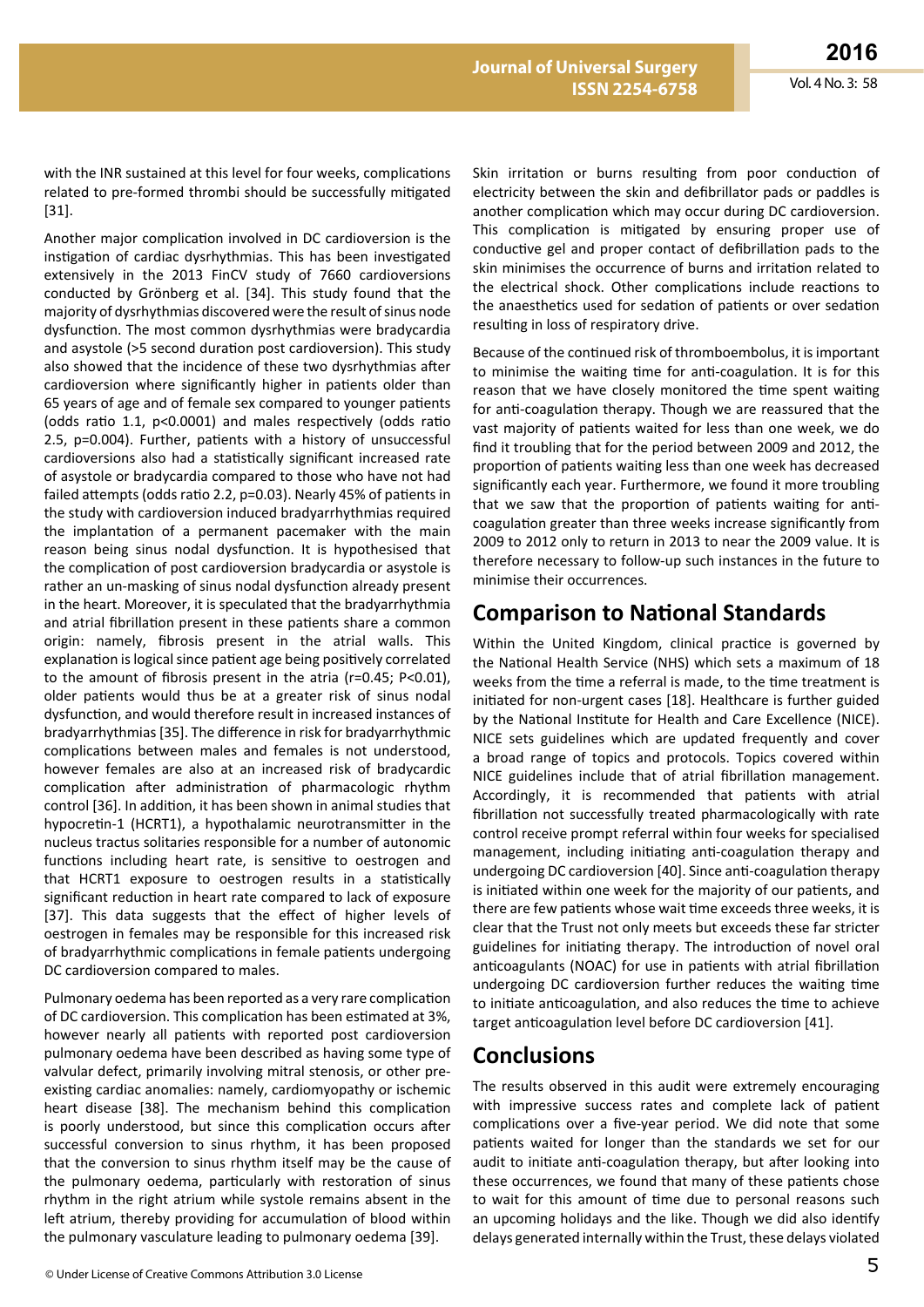only our audit standards. In comparison to national requirements and regional standards, our wait times were impressively short indicating our patients spent a significantly shorter amount of time at risk for thromboembolic events than would patients waiting for times set by the NHS or NICE. To further reduce wait times in order to improve patient care beyond our already reduced rates, and further reduce risk to patients, we have initiated the use of NOACs in such patients [42]. An additional audit is required to determine a strategy to further minimise wait times longer than one week in the future and also the time to achieve therapeutic anti coagulation level before cardioversion in the patients who were on NOACs. Such strategy might also include the implementation of electronic patient records/ referrals to eliminate mishandling of referral documents, and setting up a priority queue system for atrial fibrillation patients to receive sooner anti-coagulation appointments.

### **Key Points**

- **•**  Waiting time to initiate anti coagulation was lower and the success rate for cardioversion was higher in our audit, which were impressive compared with published literatures and local guidelines. Even this minor delay in the initiation of anti-coagulation is probably due to patients' personal issues in addition to the paper referral for such services.
- There were no complications observed in our patients following cardioversion.
- **•**  The careful selection for patients for cardioversion with administration by highly skilled professionals enhances the success rate of cardioversion and also, limits the complications of therapy – as observed in our audit.

### **Future Research**

**•**  The use of NOAC will reduce the waiting time for initiation

and also will reduce the time to achieve the target therapeutic anti coagulation level. Also in NOAC patients, the cardioversion can be carried out after the fixed time period after the initiation.

- The use of anti-arrhythmic drugs/pharmacotherapy may revert the atrial fibrillation to sinus rhythm.
- **•**  Future research/audit is required to find out the following:
	- o The waiting time for initiation of NOAC.
	- o The waiting time for cardioversion in NOAC patients.
	- o The complications after cardioversion in NOAC patients.
	- o The success of chemical cardioversion by correlating the use of pharmacotherapy in such patients.

## **Strengths and Limitations**

This audit was comprised of a large number of individuals (531), which therefore generated a significant amount of data from which to analyse. Further, this audit was expansive, ranging over a period of five years thus providing for sound protection against variances which may occur throughout short-term time scales.

Though the sample size of patients was quite large, this audit was confined to a single Trust and as such, the patients originated from a single geographical region. Despite Havering (a primary catchment area for the Trust) being one of the largest boroughs in London, it is also one of the least ethnically diverse [17]. This resulted in less than eight percent of patients being of an ethnicity other than Caucasian. Due to this being a retrospective audit, we were unfortunately unable to extract data for the majority of our patients regarding the use of antiarrhythmic medications prior to the delivery of DC cardioversion therapy. Therefore, we were unable to correlate the use of such pharmacotherapy with success or failure to convert back to sinus rhythm.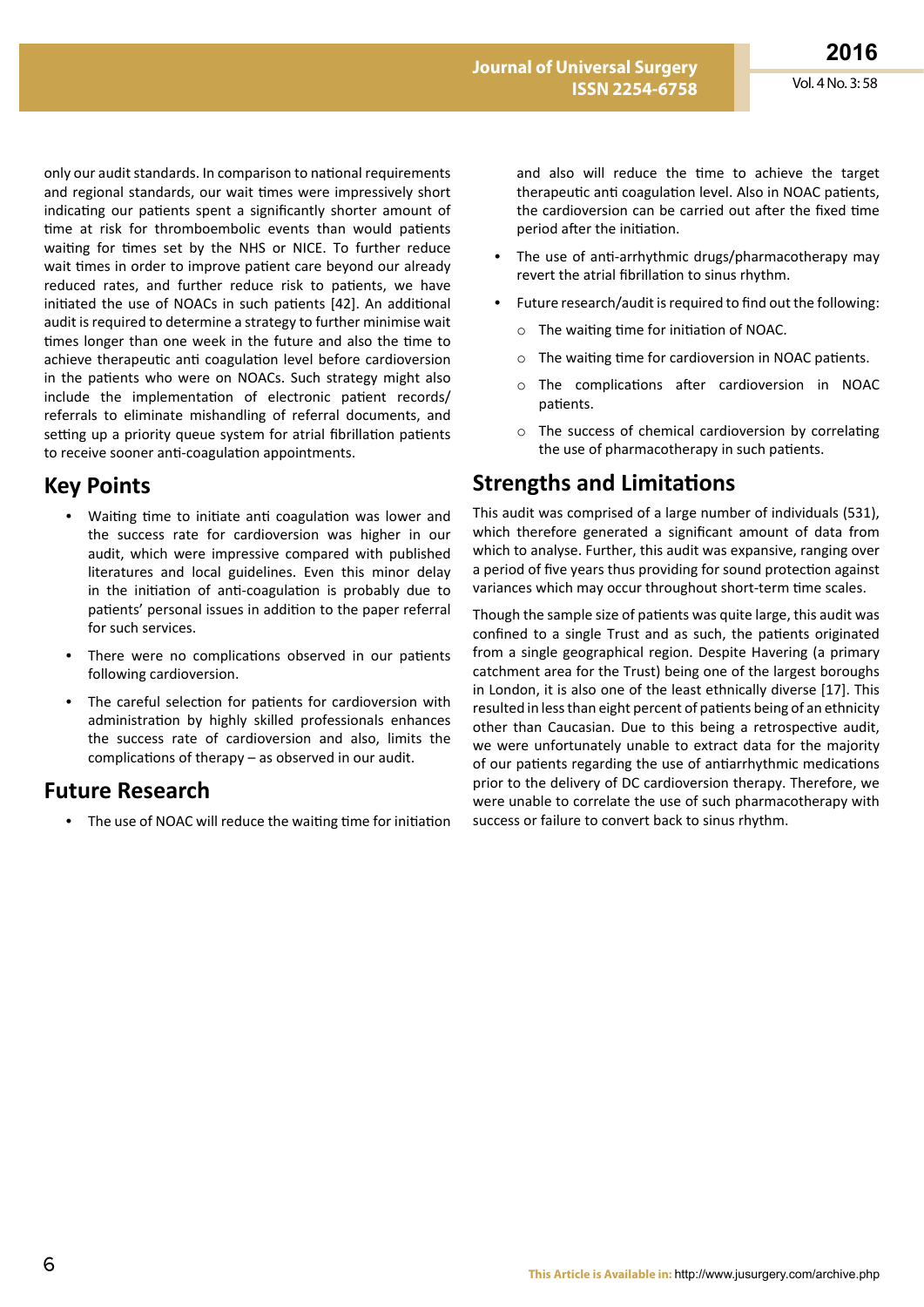## **References**

- 1 Benjamin EJ, Levy D, D'Agostino RB, Silbershatz H, Kannel W, et al. (1998) Impact of Atrial Fibrillation on the Risk of Death. Circulation 98: 946-952.
- 2 Marco B (1998) Medicine and science in the life of Luigi Galvani. Brain Res Bull 46: 367-380.
- 3 Cakulev I, Efimov IR, Waldo AL (2009) Cardioversion: Past, Present, and Future. Circulation 120: 1623-1632.
- 4 Vishnevskii AA, Tsukerman BM, Smelovskii SI (1959) Control of fibrillating arrhythmia by the method of electrical defibrillation of the atrium. Klin Med (Mosk) 37: 26-29.
- 5 Veenhuyzen GD, Simpson CS, Abdollah H (2005) Inhibition of the Renin-Angiotensin System and Atrial Fibrillation in Heart Failure. Heart Drug 171: 755-760.
- 6 Lown B (2002) Defibrillation and cardioversion. Cardiovascres 55: 220-224.
- 7 Gorenek B (2012) Cardioversion in Atrial Fibrillation Described. E J Cardiol Pract 11.
- 8 Sandler DA (2010) Whatever happens to the cardioverted? An audit of the success of direct current cardioversion for atrial fibrillation in a district general hospital over a period of four years. Br J Cardiol 17: 86-88.
- Szulc M, Torbicki AA (2001) Factors related to the early and late success of direct current cardioversion of chronic nonrheumatic atrial fibrillation: An echocardiographic study. Exp Clin Cardiol 6: 200-205.
- 10 Botto GL, Politi A, Bonini W, Broffoni T, Bonatti R (1999) External cardioversion of atrial fibrillation: role of paddle position on technical efficacy and energy requirements. Heart 82: 726-730.
- 11 Channer KS, Birchall A, Steeds RP, Walters SJ, Yeo WW, et al. (2003) A randomized placebo-controlled trial of pre-treatment and shortor long-term maintenance therapy with amiodarone supporting DC cardioversion for persistent atrial fibrillation. Eur heart J 25: 144-150.
- 12 Frick M, Frykman V, Jensen-Urstad M, Östergren J, Rosenqvist M (2011) Factors Predicting Success Rate and Recurrence of Atrial Fibrillation after First Electrical Cardioversion in Patients with Persistent Atrial Fibrillation. Exp Clin Cardiol 24: 238-244.
- 13 Boodhoo L, Bordoli G, Mitchell AR, Lloyd G, Sulke N, et al. (2004) The safety and effectiveness of a nurse led cardioversion service under sedation. Heart 90: 1443-1446.
- 14 Airaksinen KEJ, Hartikainen JEK (2013) Thromboembolic Complications After Cardioversion of Acute Atrial Fibrillation. J Am Coll Cardiol 62: 1187-1192.
- 15 Weigner MJ, Caulfield TA, Danias PG, Silverman DI, Manning WJ (1997) Risk for clinical thromboembolism associated with conversion to sinus rhythm in patients with atrial fibrillation lasting less than 48 hours. Ann Intern Med 126: 615-620.
- 16 Stiell IG, Clement CM, Perry JJ (2010) Association of the Ottawa Aggressive Protocol with rapid discharge of emergency department patients with recent-onset atrial fibrillation or flutter. Can J Emerg Med 12: 181-191.
- 17 https://www.havering.gov.uk/Documents/Equality-and-Diversity/ Demographic and Diversity Profile of Haverings Population Mar-14.pdf
- 18 (2013) Handbook to NHS Constitution for England.
- 19 Wolf PA, Dawber TR, Thomas HE Jr, Kannel WB (1978) Epidemiologic assessment of chronic atrial fibrillation and risk of stroke. Neurology 28: 973-977.
- 20 Lip GY, Nieuwlaat R, Pisters R, Lane DA, Crijns HJ (2010) Refining clinical risk stratification for predicting stroke and thromboembolism in atrial fibrillation using a novel risk factor-based approach: the euro heart survey on atrial fibrillation. Chest 137: 263-272.
- 21 Giralt-Steinhauer E, Roquer-Gonza´lez J (2012) CHA2DS2-VASc score and prognosis in ischemic strokes with atrial fibrillation. J Neurol 259: 745-751.
- 22 Szulc M, Torbicki A (2001) Factors related to the early and late success of direct current cardioversion of chronic nonrheumatic atrial fibrillation: An echocardiographic study. Exp Clin Cardiol 6: 200-205.
- 23 Gelder ICV, Lie KI (1996) Chronic Atrial Fibrillation: Success of Serial Cardioversion Therapy and Safety of Oral Anticoagulation. Arch Intern Med 156: 2585-2592.
- 24 Sucu M, Davutoglu V, Ozer O (2009) Electrical Cardioversion. Ann Saudi Med 29: 201-206.
- 25 Cardentey MC, Rosabal AM, Rivera TP (2014) Predictors of success of electrical cardioversion for atrial fibrillation. Cor Salud 6: 280-287.
- 26 Sueda T, Nagata H, Orihashi K, Morita S, Okada K, et al. (1997) Efficacy of a Simple Left Atrial Procedure for Chronic Atrial Fibrillation in Mitral Valve Operations. Ann Thorac Surg 63: 1070-1075.
- 27 Joseph T, Luck JC, Wolbrette DL, Patel HK, Naccarelli GV, et al. (1998) Drugs for Conversion of Atrial Fibrillation. Am Fam Physician 58: 471- 480.
- 28 Mabuchi N, Tsutamoto T, Maeda K, Kinoshita M (2000) Plasma Cardiac Natriuretic Peptides as Biochemical Markers of Recurrence of Atrial Fibrillation in Patients with Mild Congestive Heart Failure. Jpn Circ J 64: 765-771.
- 29 Roy D, Talajic M, Nattel S, Wyse DG, Dorian P, et al. (2008) Rhythm control versus rate control for atrial fibrillation and heart failure. N Engl J Med 358: 2667-2677.
- 30 Moreyra E, Finkelhor RS, Cebul RD (1995) Limitations of transesophageal echocardiography in the risk assessment of patients before nonanticoagulated cardioversion from atrial fibrillation and flutter: an analysis of pooled trials. Am Heart J 129: 71-75.
- 31 Gallagher MM, Hennessy BJ, Edvardsson N, Hart CM, Shannon MS, et al. (2002) Embolic complications of direct current cardioversion of atrial arrhythmias: association with low intensity of anticoagulation at the time of cardioversion. J Am Coll Cardiol 40: 926-933.
- 32 Nuotio I, Hartikainen JEK, Grönberg T, Biancari F, Airaksinen J (2014) Time to Cardioversion for Acute Atrial Fibrillation and Thromboembolic Complications. JAMA 312: 647-649.
- 33 Fatkin D, Kuchar DL, Thorburn CW, Feneley ML (1994) Transesophageal echocardiography before and during direct current cardioversion of atrial fibrillation: Evidence for "atrial stunning" as a mechanism of thromboembolic complications. J Am Coll Cardiol 23: 307-316.
- 34 Grönberg T, Nuotio I, Nikkinen M, Ylitalo A, Vasankari T, et al. (2013) Arrhythmic complications after electrical cardioversion of acute atrial fibrillation: The FinCV study. Europace 15: 1432-1435.
- 35 Gramley F, Lorenzen J, Knackstedt C, Rana OR, Saygili E (2009) Agerelated Atral Fibrosis. Age (Dordr) 31: 27-38.